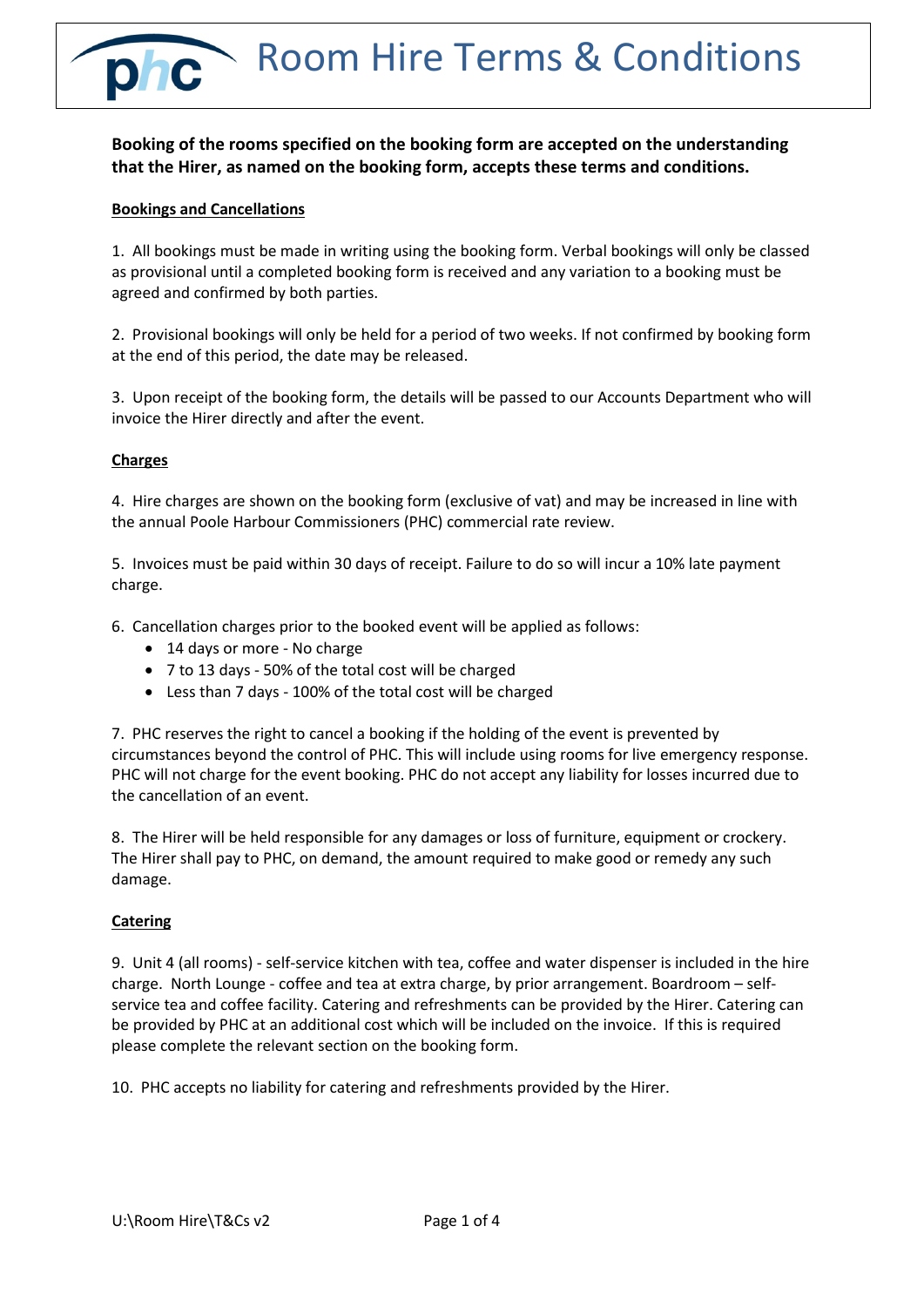# **Room Facilities**

11. Equipment may be brought into the building subject to discussion and agreement with PHC Safety Manager. Any electrical equipment must have a valid Portable Appliance Test Certificate.

12. Equipment is included in the hire charge but must be advised on the booking form. Hirers will be trained in the use of the equipment prior to the event. The Hirer will be held liable for any damage to any equipment caused during the event.

13. Nothing is to be stuck, nailed, screwed, stapled or fixed in any way to the walls, doors or any other furniture.

#### **Health and Safety**

14. The maximum capacity of each room is as follows:

- **North Lounge:** 372 is the maximum occupancy level permitted in its current layout
- **Unit 4:**
	- **Training Suite (upstairs) –** a maximum of 30 can be accommodated
	- **Room 1 –** maximum 6 people
	- **Room 2 –** maximum 12 people
- **Boardroom** (Harbour Office): maximum 25

15. Fire exits and extinguishers are to be kept clear and visible at all times.

16. In accordance with legislation, no smoking is permitted anywhere within the premises.

17. The Hirer will be the responsible person for all Health and Safety matters relating to an event and must be present at the event to deal with any Health and Safety matters that may occur. This responsibility may be delegated to another person who must attend the event. The name of the responsible person must be advised on booking if this is different from the Hirer.

18. Parking is in the public car park on the Terminal and charges are clearly marked at the entrance to the car park. No parking is permitted in the areas directly outside the Brittany and Condor ferries offices. There are 2 dedicated spaces outside Unit 4, the supplied parking permits must be clearly displayed.

19. The Hirer is responsible for holding a list of all attendees in case of emergency evacuation.

20. The Hirer is responsible for ensuring that people attending an event are aware of the fire evacuation procedures (see below), including the location of the fire exits.

21. The Hirer is responsible for the conduct and behaviour of all people attending the event. PHC reserves the right to terminate the event, without any refund of costs, if the conduct and behaviour is deemed to be unacceptable.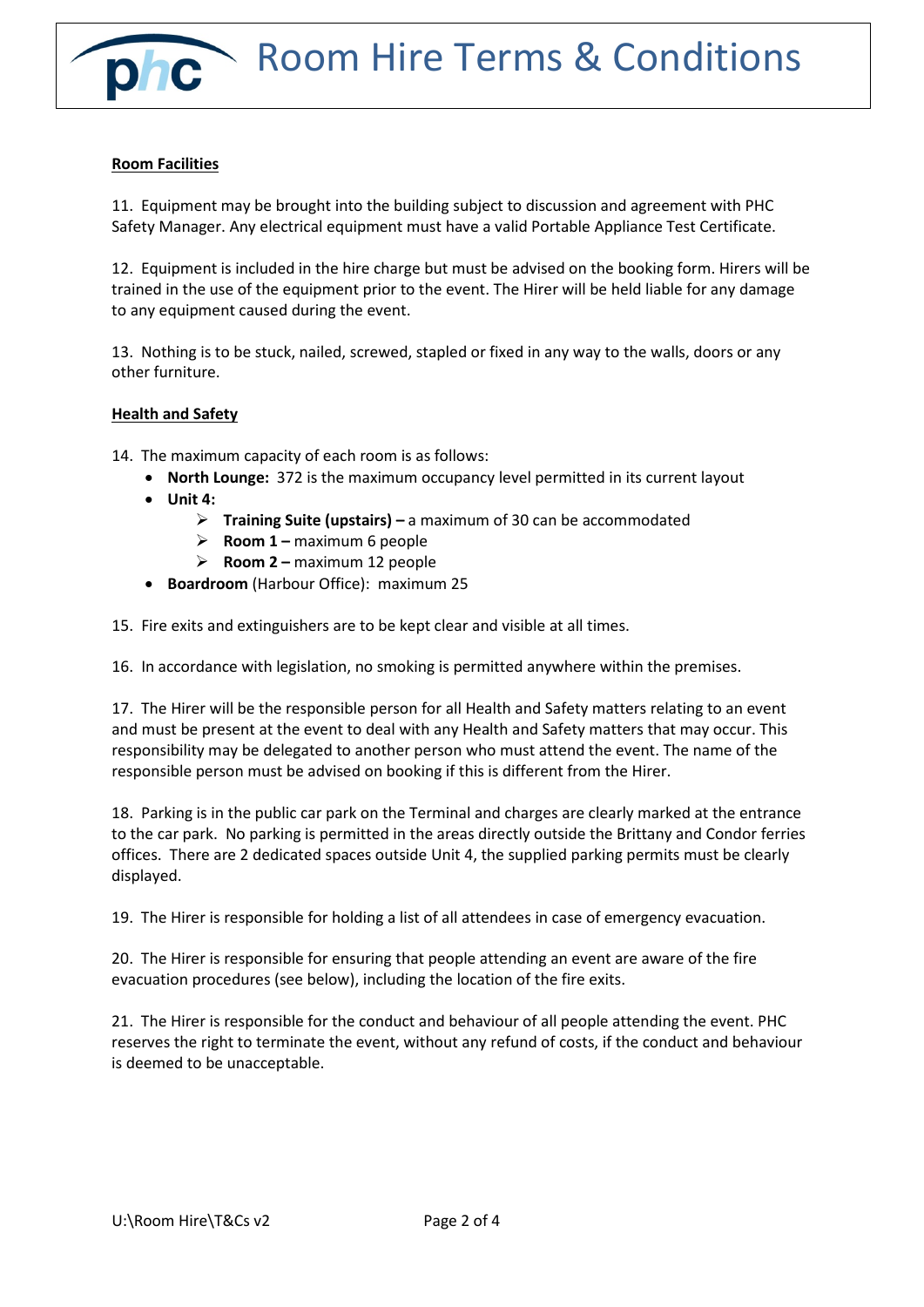phc Room Hire Terms & Conditions

22. The Hirer must maintain an insurance policy against any loss, liability, claim or proceeding incurred by or which may be brought against PHC or themselves in respect of any injury or damage whatsoever to any person or property, arising out of the use and occupation of the property for the sum of £5,000,000 (five million pounds) for Public and Product Liability and for the sum of £10,000,000 (ten million pounds) for Employer's Liability (where applicable) per any one claim, the number of claims being unlimited.

# **Opening and closing the Function Room**

23. The hired room will be opened and closed by a member of PHC staff. Please ensure that your staff or guests are aware of the hire period and that they will not be able to enter before or leave after the agreed hire period.

Contact details:

- Natasha Gama, Office Manager
- Tel: 01202 440210
- emai[l natashagama@phc.co.uk](mailto:natashagama@phc.co.uk)

#### **Security**

24. PHC accepts no responsibility for the property of persons attending or organising an event. Vehicles and their contents are parked in PHC's car parks at their owners' risk. PHC accepts no responsibility for any loss or damage incurred thereto. Any property brought on to the premises or left in the car parks is done so entirely at the owner's risk.

### **End of Hire**

25. The Hirer shall be responsible for leaving the premises and surrounding area in a clean and tidy condition and any contents temporarily removed from their usual positions properly replaced, otherwise PHC will be at liberty to make an additional charge. Hirers will be expected to vacate their guests and equipment within 30 minutes of the end of their hired period.

#### **Disclaimer**

26. Every effort has been made to ensure the accuracy of all information provided. PHC does not accept liability for any errors or omissions and reserves the right to amend any information at any time.

#### **FIRE PROCEDURE INSTRUCTIONS**

#### **A. Be sure that you know:**

- 1. The location of the fire alarms
- 2. The location of fire extinguishers
- 3. The fire evacuation route
- 4. The assembly point for the building, as follows:
	- **North Lounge** outside the Passenger Terminal opposite the coach park
	- **Unit 4 -** outside the building on the opposite side of the road
	- **Boardroom** in the carpark outside the building